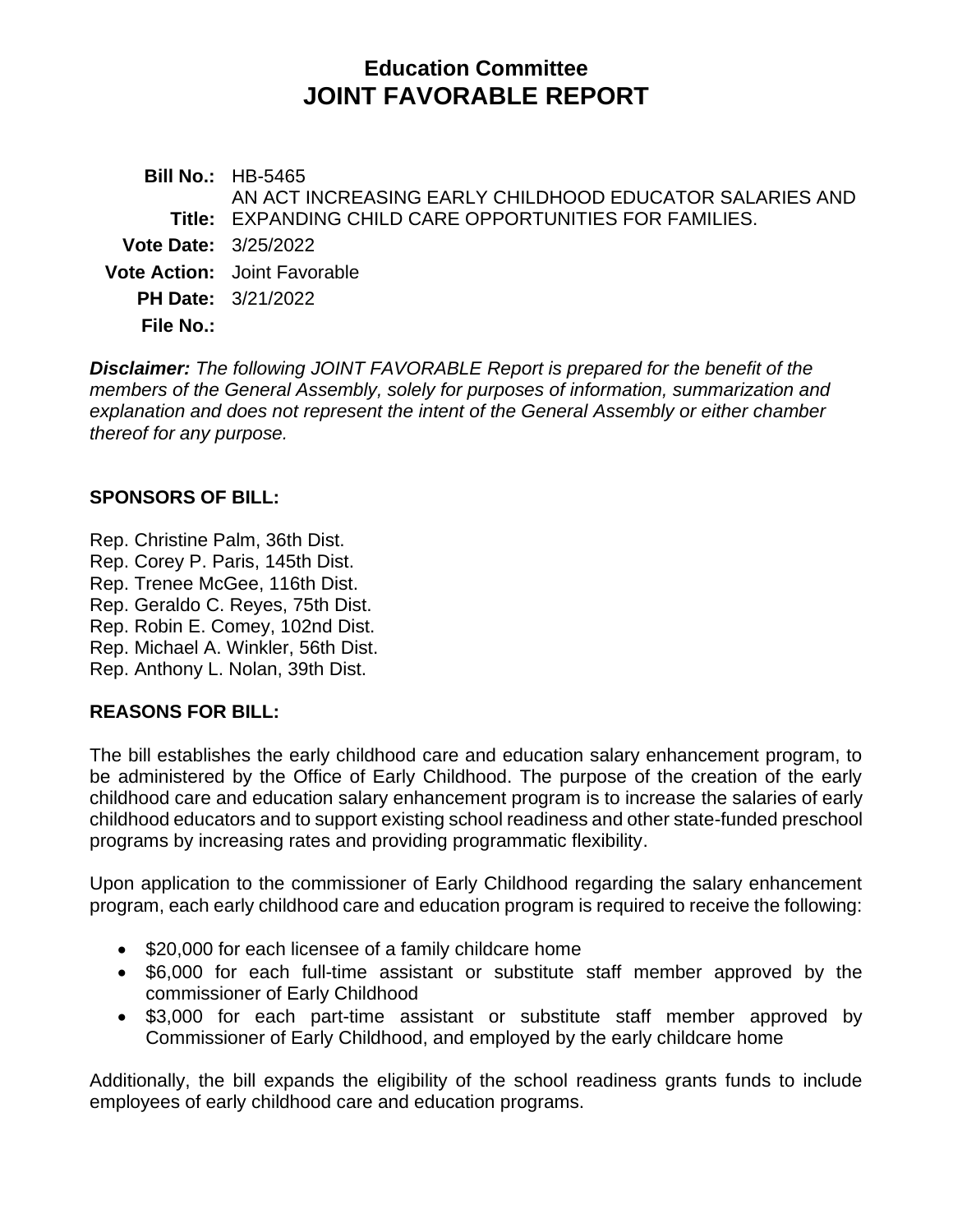Also, the bill establishes an early childhood educator loan forgiveness grant program for early childcare employees, that meet the eligibility criteria. The early childhood educator loan forgiveness program will be administered by the Office of Higher Education in collaboration with the Office of Early Childhood within available appropriations.

Increases the cost per child for the school readiness program from \$9,027 to \$10,027

Furthermore, the bill expands the eligibility for the Care4Kids to families with a gross income up to 75% of the state-wide median income up from 50% percent. The bill also requires the subsidy paid under the childcare subsidy program be at least 75% of the market rate for said services as determined by the Commissioner of Early Childhood.

Broadens the definition of a family child care home to include if an assistant or substitute staff member approved by the Commissioner of Early Childhood is present with no more than 9 children.

#### **RESPONSE FROM ADMINISTRATION/AGENCY:**

[Beth Bye, Commissioner, Office of Early Childhood:](http://cgalites/2022/EDdata/Tmy/2022HB-05465-R000321-Bye,%20Beth,%20Commissioner-Office%20of%20Early%20Childhood-TMY.PDF) "Both H.B. 5465 and S.B. 1 lay out laudable goals for Connecticut's child care industry. Some of these goals, not all, would require significant state funding. These two bills include wage increases for all child care providers – centers, group family child care homes, and family child care homes. Both increase the school readiness and child day care rate, each bill at different amounts. This funding is not reflected in the Governor's budget."

[Sarah Healy Eagan, Child Advocate, The Office of the Child Advocate:](http://cgalites/2022/EDdata/Tmy/2022HB-05465-R000321-Healy%20Eagan,%20Sarah,%20Child%20Advocate-Office%20of%20the%20Child%20Advocate-TMY.PDF) "The OCA strongly supports efforts to strengthen the state's existing school readiness and preschool programs by increasing funding. We must ensure that all children, regardless of income and zip code, have access to high quality early childhood education and support. OCA cannot overstate how transformational comprehensive investment in this essential support and service delivery system is and will be for children and families."

#### **NATURE AND SOURCES OF SUPPORT:**

[Carly Adames, Executive Director, Children's Day School:](http://cgalites/2022/EDdata/Tmy/2022HB-05465-R000321-Adames,%20Carly,%20Executive%20Director-Children%20s%20Day%20School-TMY.PDF) "It is unfortunate that it has taken such dire and threatening circumstances to finally listen to the voices of early childhood advocates and begin to value the quality of working conditions for employees in the field who are caring for and educating the next generation. Still, I am grateful the opportunity has come for my colleagues who are still hanging on by a thread. I only hope that this committee acts quickly enough to stop the massive resignation from this field before it is too late."

[Maegan Adams, Executive Director, Bristol Child Development Center:](http://cgalites/2022/EDdata/Tmy/2022HB-05465-R000321-Adams,%20Maegan,%20Executive%20Director-Bristol%20Child%20Development%20Center-TMY.PDF) "The childcare sector is in crisis and investments in the early care and education system cannot come soon enough. Centers across the state are struggling, and many programs are on the brink of collapse. This collapse of the early childhood sector would mean a few things, families unable to work because of the lack of care which will lead to an economic collapse, teachers out of jobs, and children losing out on essential educational opportunities."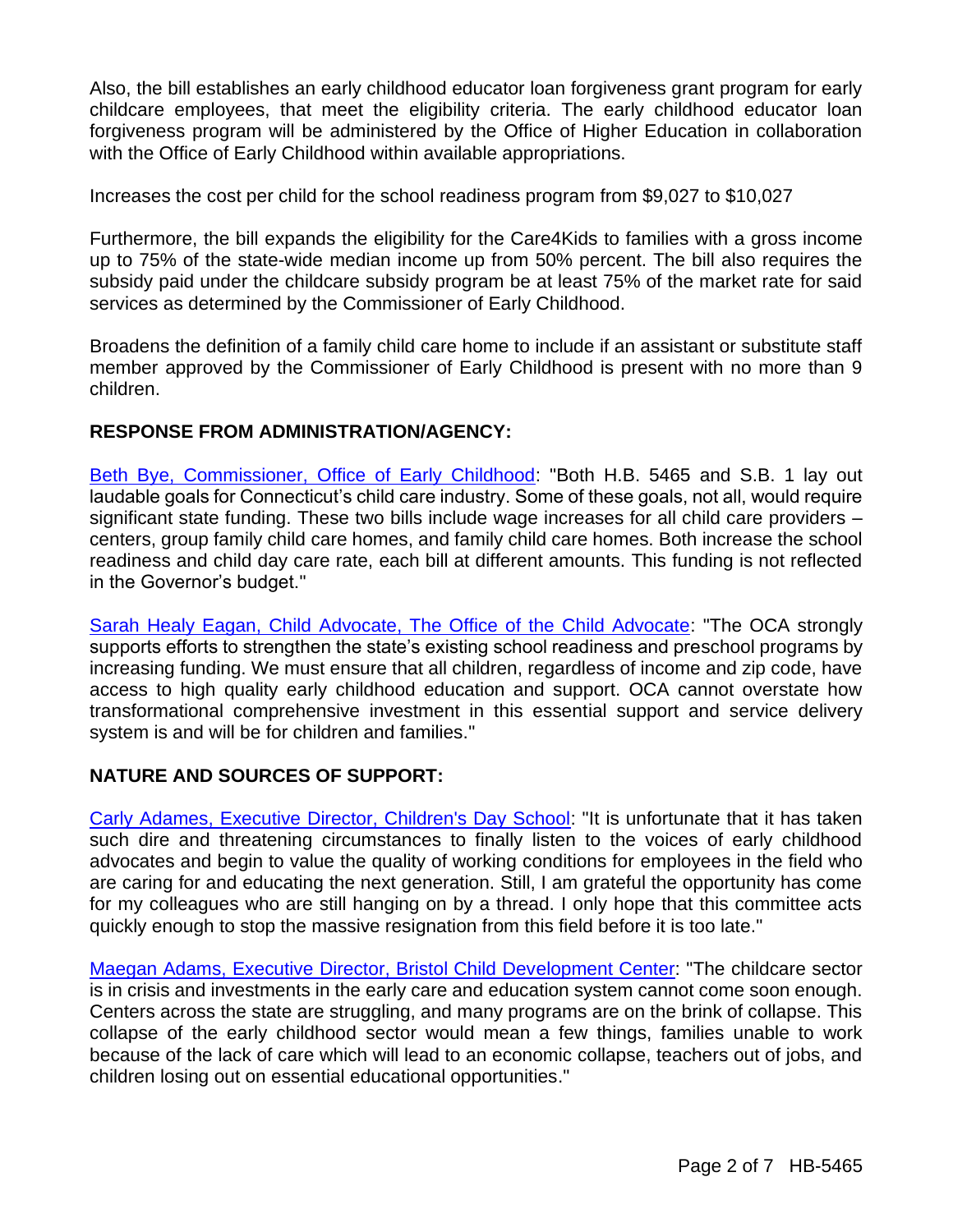[Christie Balka, Vice President, All Our Kin:](http://cgalites/2022/EDdata/Tmy/2022HB-05465-R000321-Balka,%20Christie,%20Vice%20President-Policy%20at%20All%20Our%20Kin-TMY.PDF) "Poverty level wages and insufficient provider reimbursements hurt child care program quality. All child care providers – especially family child care providers – struggle to pay for professional development, or to purchase a new curriculum, books and art supplies. Providers tell my colleagues and I how challenging it is to remain present for children when they don't know how they're going to pay bills coming due at the end of the month. They tell us how difficult it is to stay in the field when they're constantly forced to make financial choices that could undermine program quality and their own physical and mental health."

[Catherine R. Battista, President, CT Family Resource Alliance:](http://cgalites/2022/EDdata/Tmy/2022HB-05465-R000321-Battista,%20Catherine,%20President-CT%20Family%20Resource%20Center%20Alliance-TMY.PDF) "The complex issues brought about by the pandemic have made it clear that the success of schools, families, and communities are interdependent. Investing in mutually beneficial school-family-community partnerships will strengthen families and stabilize the economy. The CT Family Resource Center Alliance supports SB No. 1 and HB No. 5465."

[Allison Blake, Chief Executive Officer, Child and Family Agency of Southeastern Connecticut:](http://cgalites/2022/EDdata/Tmy/2022HB-05465-R000321-Blake,%20Allison,%20Chief%20Executive%20Officer-Child%20-%20Family%20Agency%20of%20Southeastern%20Connecticut,%20Inc.-TMY.PDF) "We have appreciated the support of the current Administration and believe they are working hard to address longstanding disparities in funding and other supports for Connecticut's early childhood programs, but the last two years have been extremely difficult due to the necessary public health restrictions which have limited our capacity to provide care. The Board of Child3 and Family Agency of SECT remains committed to serving these vulnerable populations but are challenged by the burden of raising sufficient funds to underwrite the costs of providing this essential service."

[Paige M. Bray, Associate Professor of Early Childhood, University of Hartford:](http://cgalites/2022/EDdata/Tmy/2022HB-05465-R000321-Bray,%20Paige-TMY.PDF) "The ENTIRE system needs equitable support across all settings. There is no room to raise tuition for parents that can't afford early care and education now. Early Care educators, directors and staff need substantial wage supplements and benefits for private centers, nonprofit centers (including religious programs) and family child care providers. State funded and school readiness programs, which have not had a meaningful increase since 2015, need to have reimbursement rates generously adjusted and be permitted to use funds for desperately needed infant and toddler care and education."

[Liz Bryden, Chief Operating Officer, Catholic Charities Archdiocese of Hartford:](http://cgalites/2022/EDdata/Tmy/2022HB-05465-R000321-Bryden,%20Liz,%20Chief%20Operating%20Officer-Catholic%20Charities%20Archdiocese%20of%20Hartford-TMY.PDF) "Constant teacher turnover is extremely costly for agencies but, more importantly, it disrupts the children's education and they experience a sense of loss every time a teacher must make the difficult decision to leave the classroom in order to make an adequate salary. When children are unable to form strong positive relationships with teachers early on due to constant turnover, it can affect their sense of safety and security in school and ultimately, their educational success. Investing in early childhood programs will provide children with the stable foundation they need to be successful in their academic career and beyond."

[John L. Cattelan, Connecticut Alliance of YMCAs:](http://cgalites/2022/EDdata/Tmy/2022HB-05465-R000321-Cattelan,%20John-Connecticut%20Alliance%20of%20YMCAs-TMY.PDF) "Childcare is already unaffordable and without a meaningful increase in reimbursement rates, the children care system will significantly become more expensive. It is imperative that our childcare centers receive a rate increase so that we can continue to provide safe and quality childcare to Connecticut's children. We also believe that early childcare educators are professionals that should be paid in a manner that reflects the importance of their profession. These professionals are helping our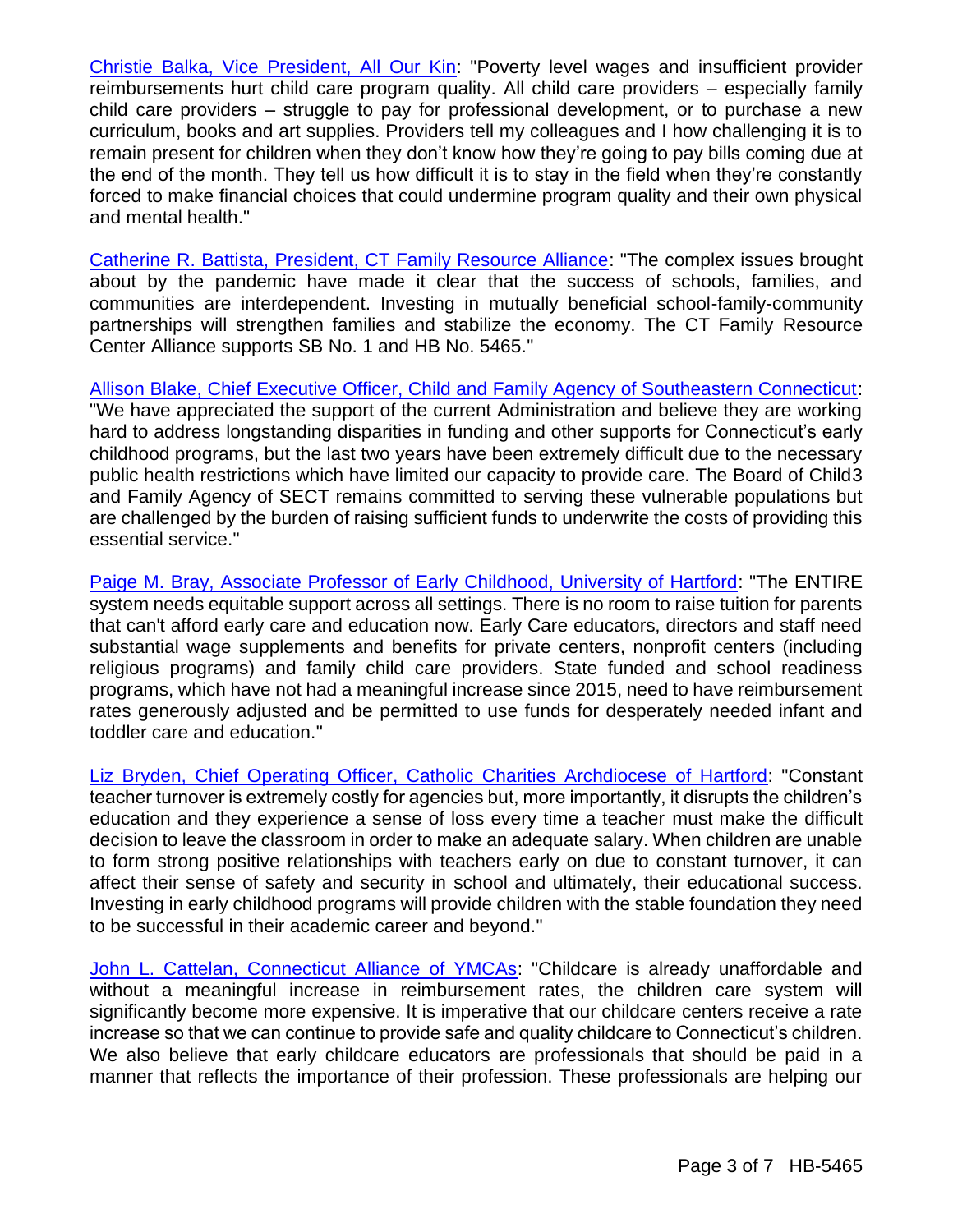future students learn and grow in an environment that will prepare them for success in K-12 schools and we need to place a public value on these positions."

[Connecticut Association of Boards of Education:](http://cgalites/2022/EDdata/Tmy/2022HB-05465-R000321-Connecticut%20Assoc.%20Of%20Boards%20of%20Education,%20Inc.-TMY.PDF) "CABE supports the provisions of HB 5465, which support existing school readiness and other state funded preschool programs. Continued efforts by the General Assembly to appropriate sufficient funding to make early care and education programs available to all children in need are critical. CABE supports efforts by the State Department of Education and other public private child and family service agencies to promote and encourage a wide range of public and private provider preschool programs and services. Local boards of education also need the flexibility to design, develop and implement early childhood education programs to increase the likelihood of children school success and decrease special education costs."

[Maureen Fontaine, Owner, Bright Beginnings of Fairfield:](http://cgalites/2022/EDdata/Tmy/2022HB-05465-R000321-Fontaine,%20Maureen,%20Owner-Bright%20Beginnings%20of%20Fairfield-TMY.PDF) "In my 33 years as a FCC teacher, I have never submitted testimony prior to today. I fear for the children and families in our state if action is not taken. I have a very long wait list and parents are calling saying they are on wait lists at many programs and they are desperate for a quality, affordable early childhood program for their child. I strongly urge you to support HB5465 because the families in CT deserve to have access to a high quality, affordable early childhood programs in a setting of their choice. That will not be possible in the future if action is not taken. At a bare minimum, fair and equitable compensation means all early childhood teachers, including FCC teachers, receive compensation commensurate with elementary school teachers with similar experience and credentials."

[Liz Fraser, Policy Director, Connecticut Association for Human Services:](http://cgalites/2022/EDdata/Tmy/2022HB-05465-R000321-Fraser,%20Liz,%20Policy%20Director-CT%20Association%20for%20Human%20Services-TMY.PDF) "The answer is clear, not enough public funding has been put into a system of early care and education that gives all children the strong start they need, and supports the ability of parents to work, raise their families, and contribute to the overall economy. While federal funding is greatly needed, there is the real possibility that it might not be here in time to provide much needed relief. If we want to keep our young adults in the state, attract a young and vibrant workforce to Connecticut, and have quality early care experience for their children, then we need to value early care and education as a public good, and give parents the opportunity to be financially secure in our state."

[Subira Gordon, Executive Director, ConnCAN:](http://cgalites/2022/EDdata/Tmy/2022HB-05465-R000321-Gordon,%20Subira,%20Executive%20Director-ConnCAN-TMY.PDF) "We are long overdue to a salary improvement for our early childhood educators. Without them, the entire system of childcare and early childhood education and development breaks down. This would be devastating to our families, especially those from low-income, black and brown communities. Inflationary pressures have severely dented the purchasing power of early childhood educators. And, the amounts prior to inflation were improperly low. So we must make up for lost time, and stabilize the employment sector for early childhood. Now, more than ever, is the time to invest."

[Hartford Foundation for Public Giving:](http://cgalites/2022/EDdata/Tmy/2022HB-05465-R000321-Hartford%20Foundation%20for%20Public%20Giving-TMY.PDF) "The Hartford Foundation also offers its support for House Bill 5465 which will provide support for existing school readiness and other state-funded preschool programs by increasing funding and program flexibility."

[Stephen J. Hegedus, President, AACTE-CT Chaper:](http://cgalites/2022/EDdata/Tmy/2022HB-05465-R000321-Hegedus,%20Stephen,%20President-American%20Association%20Colleges%20for%20Teacher%20Education-CT%20Chapter-TMY.PDF) "The AACTE-CT supports this legislation. It is critical to note this bill will help address the fact that early childhood compensation matters."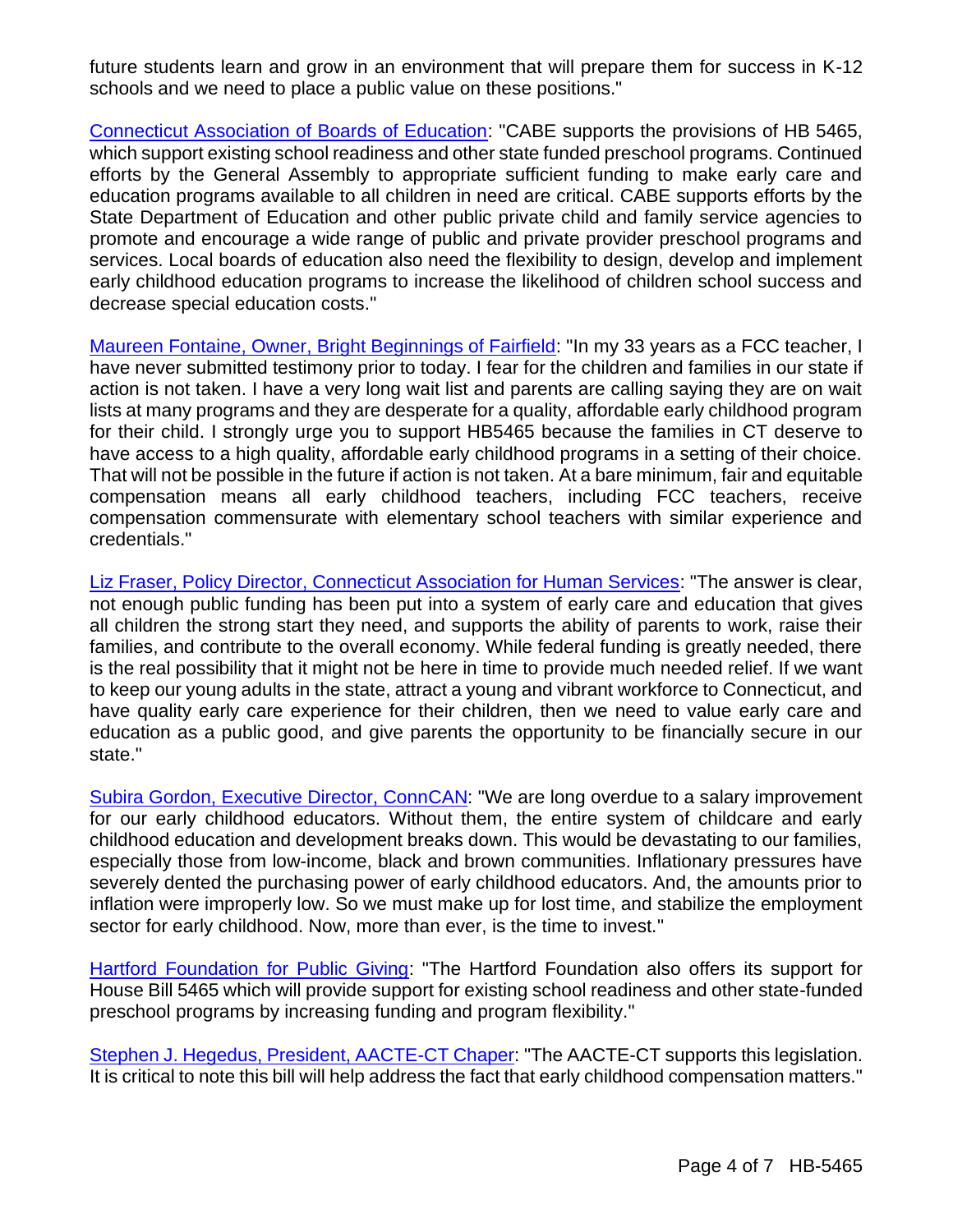[Emma O. Heintz, Policy Practice Intern, Connecticut Women's Education and Legal Fund](http://cgalites/2022/EDdata/Tmy/2022HB-05465-R000321-Heintz,%20Emma,%20Connecticut%20Women-s%20Education%20and%20Legal%20Fund-TMY.PDF)  [\(CWEALF\):](http://cgalites/2022/EDdata/Tmy/2022HB-05465-R000321-Heintz,%20Emma,%20Connecticut%20Women-s%20Education%20and%20Legal%20Fund-TMY.PDF) "Child care is essential to our economy. Lawmakers must take bold and intentional action this year to strengthen our current child care system and ensure an equitable recovery from the COVID-19 crisis. CWEALF urges the Committee to advance H.B. 5465 and S.B. 1 as necessary steps forward in uplifting the economic security of child care educators as well as women and families in our state who depend on access to affordable child care to advance in the workforce and achieve economic self-sufficiency."

[David Kulick, Member, Connecticut Association for the Education of Young Children:](http://cgalites/2022/EDdata/Tmy/2022HB-05465-R000321-Kulick,%20David,%20Member%20-%20Previous%20Co-President-CT%20Assoc.%20of%20the%20Education%20of%20Young%20Children-TMY.PDF) "The time for change is now and I ask you to invest in CT's future by fixing the childcare crisis we are facing. By investing in early education you are also investing in families and communities. Show that Connecticut can lead the way in building strong communities by investing in early education. CTAEYC stands ready to support your work and welcomes the opportunity to speak with you further about the complex nature of CT's childcare system."

[Mark LaFortune, Chief Executive Officer, Naugatuck YMCA:](http://cgalites/2022/EDdata/Tmy/2022HB-05465-R000321-LaFortune,%20Mark,%20Chief%20Executive%20Offiver-Nagatuck%20YMCA-TMY.PDF) "Quality childcare is a necessity if our state's economy is to return to prepandemic levels. Childcare is already unaffordable and without a meaningful increase in reimbursement rates, the state will be making the children care system significantly more expensive. It is imperative that our childcare centers receive a rate increase so that we can continue to provide safe and quality childcare to Connecticut's children."

[William McCullough, Pastor, FaithActs for Education:](http://cgalites/2022/EDdata/Tmy/2022HB-05465-R000321-McCollough,%20William,%20Senior%20Pastor-Russell%20Temple%20CME%20Church-TMY.PDF) "Today we are engaged on Senate Bills 1, 273 and 274, and House Bill 5465. We support passage of all four and pledge to work with you to see them become law. If we can get these four bills AND HB 5283, An Act Concerning the ECS Grant Formula and the Funding of Other Education Programs, into law this year we will have done a good session's work."

[Greg Melville, Board of Directors Member, Friends Center for Children:](http://cgalites/2022/EDdata/Tmy/2022HB-05465-R000321-Melville,%20Greg,%20Board%20of%20Directors-Friends%20Center%20for%20Children-TMY.PDF) "Whatever assistance you may provide will go a long way to helping a vital workforce that is woefully underfunded by the public that stands to gain so much from its future citizens. This applies as well to whatever financial help you may provide to the hardworking, young parents who treasure being able to send their children to Friends Center for Children."

[Deborah Monahan, Chief Executive Officer, Thames Valley Council for Community Action:](http://cgalites/2022/EDdata/Tmy/2022HB-05465-R000321-Monahan,%20Deborah,%20CEO-Thames%20Valley%20Council%20for%20Community%20Action-TMY.PDF) "However, we are struggling to open up all our classrooms due to staffing shortages. Even with stabilization resources we do not have enough funding to pay staff the money they deserve and need. A recent poll of CT. Community colleges indicated that enrollments in the Early Childhood Education programs have gone down 65% in the last 6 years. …. I urge you to increase funding and fully fund, these Early Child Care programs before the child care system in Connecticut collapses to a point of more significant crisis. Please pass HB 5465 and SB 1."

[Susan Radway, Executive Director, Riverfront Children's Center:](http://cgalites/2022/EDdata/Tmy/2022HB-05465-R000321-Radway,%20Susan,%20Executive%20Director-Riverfront%20Children%20s%20Center-TMY.PDF) "The childcare system needs on-going, substantial wage supplements and benefits for small private centers, nonprofit centers, and family childcare providers. Childcare programs throughout the state are struggling to provide quality services with inadequate funding. It is time to recognize the childcare industry for what it is, essential to families and Connecticut's economy. Please put funding in the budget to support Connecticut's childcare industry."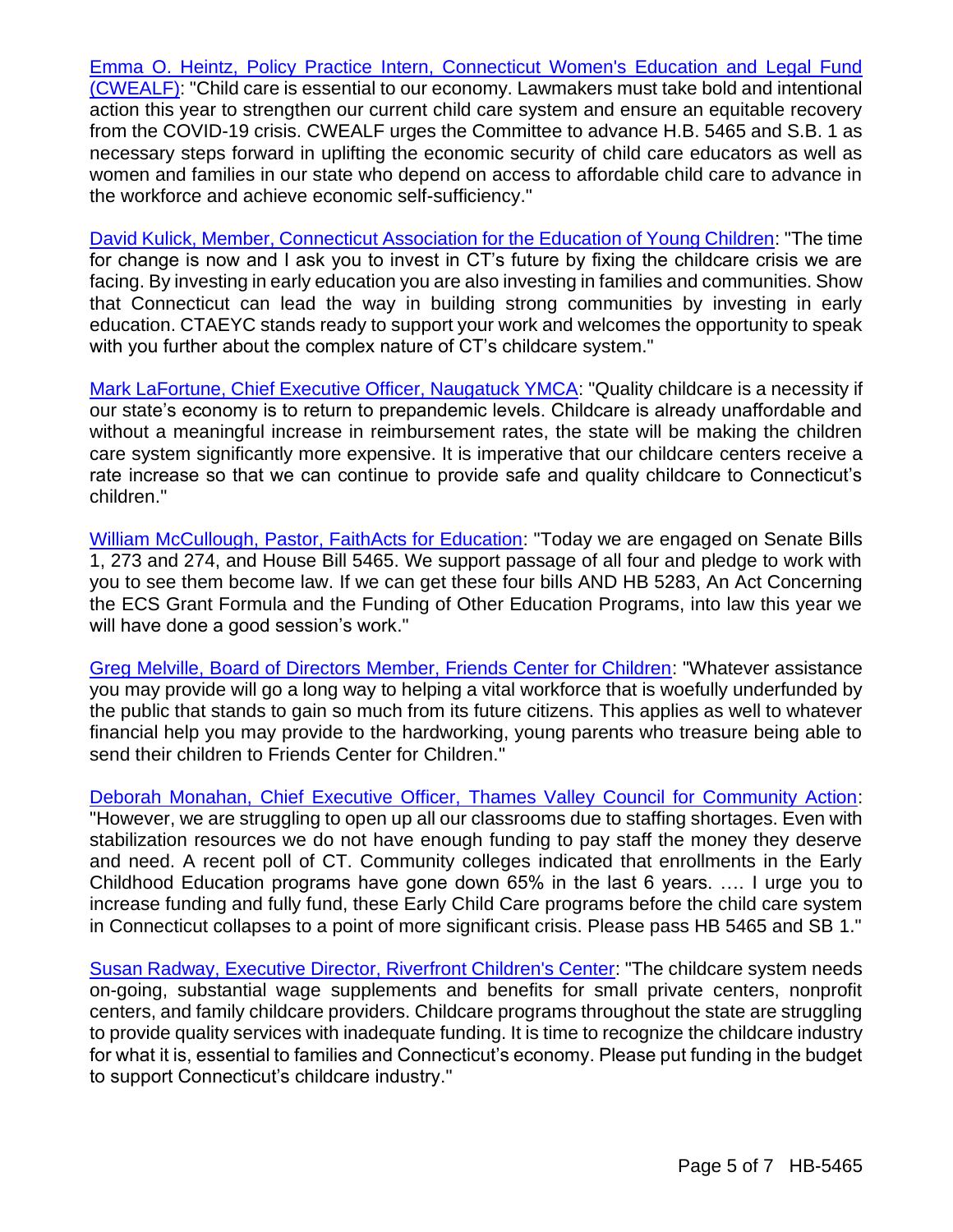[Rep. Reyes Jr., Deputy Speaker, State of Connecticut House of Representatives:](http://cgalites/2022/EDdata/Tmy/2022HB-05465-R000321-Reyes%20JR.,%20Geraldo,%20Representative%20-%20Deputy%20Speaker-CT%20House%20of%20Representatives-TMY.PDF) "I urge you to increase funding and fully fund, these Early Child Care programs before the child care system in Connecticut collapses to a point of more significant crisis. Please pass HB 5465 and SB 1."

[Lauren Ruth, Research and Policy Director, Connecticut Voices for Children:](http://cgalites/2022/EDdata/Tmy/2022HB-05465-R000321-Ruth,%20Lauren,%20Research%20and%20Policy%20Director-Connecticut%20Voices%20for%20Children-TMY.PDF) "Both SB 1 and HB 5465 include provisions to increase the salaries of early childhood educators and expand family access to needed child care. Both measures are desperately needed to stabilize the early childhood education industry in the wake of COVID-19 and develop the early childhood education industry as a vital infrastructure that allows parents to work, grows the economy, and prepares young children for school. To reduce redundancy in our testimony, we discuss similar provisions within the bills together rather than breaking them apart for each bill."

[Jessica Sager, Chief Executive Officer, All Our Kin:](http://cgalites/2022/EDdata/Tmy/2022HB-05465-R000321-Sager,%20Jessica,%20Chief%20Executive%20Officer-All%20Our%20Kin-TMY.PDF) " Inequitable funding yields inequitable outcomes for children and families. Paying child care providers poverty wages does not fulfill our obligation to them and the children and families they serve. I urge you to fund an equitable wage supplement for all child care educators and an across-the- board rate increase for all providers – family- and center-based child care, School Readiness and Child Day Care programs."

[Tony Sharillo, Director of Operations, Valley Shore YMCA:](http://cgalites/2022/EDdata/Tmy/2022HB-05465-R000321-Sharillo,%20Tony-Valley%20shore%20YMCA-TMY.PDF) "The state of Connecticut needs to realize that early childcare educators are professionals that should be paid in a manner that reflects the importance of their profession. These professionals are helping our future students learn and grow in an environment that will prepare them for success in K-12 schools and we need to place a public value on these positions."

Harold Sparrow, President – [Chief Executive Officer, YMCA of Greater Hartford:](http://cgalites/2022/EDdata/Tmy/2022HB-05465-R000321-Sparrow,%20Harold,%20President%20-%20CEO-YMCA%20of%20Greater%20Hartford-TMY.PDF) "During the past 20 years YMCA childcare centers have received one rate increase of three percent for Care4Kids and School Readiness. During that same time, the minimum wage has increased by over 50% and inflation has risen by almost 50% as well. Almost 1,400 children utilize the Care4Kids program, and 1,000 children are enrolled in a school readiness with one of our YMCAs across the state of Connecticut. That is why it's imperative that our childcare centers receive a rate increase so that we can continue to provide safe and quality childcare to Connecticut's children."

[Barbara Vita, Early Childhood Network Specialist, Connecticut After School Network:](http://cgalites/2022/EDdata/Tmy/2022HB-05465-R000321-Vita,%20Barbara-CT%20Children%20s%20Collective-TMY.PDF) "The childcare sector is in crisis. It needs workers now. But what is the incentive if the pay is so low? Some childcare businesses have closed, but many more have closed classrooms because they can't find staff. This puts childcare businesses in danger of completely closing in the next few months, and it is already leaving families without care. If families are unable to find affordable childcare they will not be able to work, or worse, they will be forced to leave their children in unsafe and potentially harmful settings. We need to pay our early childhood professionals a living wage."

[Jennifer L. Yorke, Team Coordinator, Mansfield Discovery Depot:](http://cgalites/2022/EDdata/Tmy/2022HB-05465-R000321-Yorke,%20Jennifer,%20Team%20Coordinator-Mansfield%20Discovery%20Depot-TMY.PDF) "I have seen highly qualified staff members leave our center to work in public education where they would receive a higher salary based on their education level. Unfortunately, these staff members could not stay working in private sector Early Childhood Education because the salaries were not comparable to the public schools."